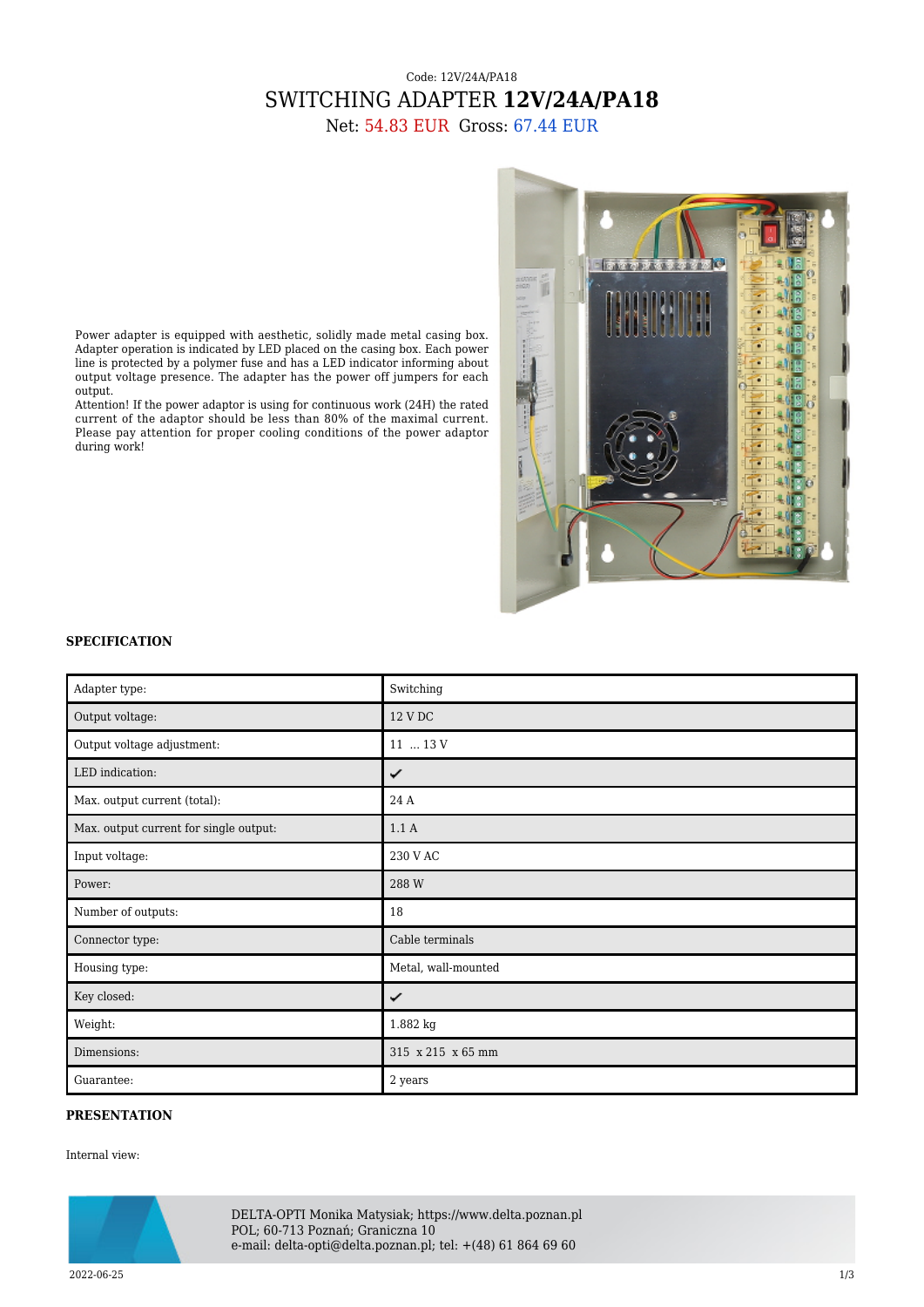

Power adapter view in lockable casing:



Side view:



Mounting side view:



DELTA-OPTI Monika Matysiak; https://www.delta.poznan.pl POL; 60-713 Poznań; Graniczna 10 e-mail: delta-opti@delta.poznan.pl; tel: +(48) 61 864 69 60

2022-06-25 2/3